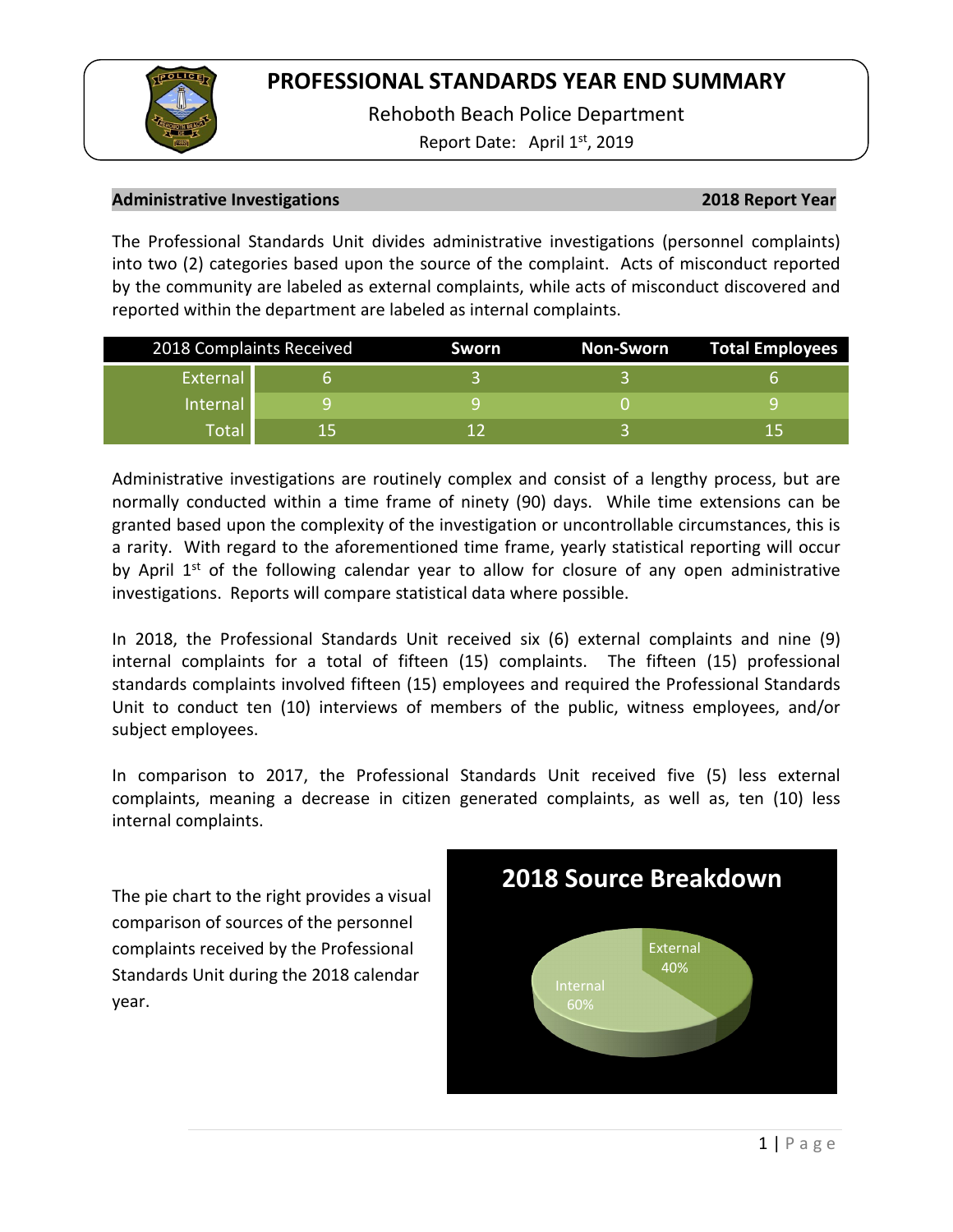

Rehoboth Beach Police Department Report Date: April 1<sup>st</sup>, 2019

### **Age & Tenure as a Complaint Factor 2018 Report Year**

The graphs below illustrate a breakdown by age and tenure of the fifteen (15) employees involved in the 2018 professional standard complaints. The chart on the left illustrates the ages of those involved in the complaints and the chart on the right illustrates the tenure of the employees involved. Neither illustration reveals any evident trends or patterns; however the disproportion number of complaints associated with employees under the age of twenty-five (25) with less than five (5) years tenure can be directly associated to the yearly hiring of twentyfour (24) seasonal police officers that serve from May through October.



## **Classification of Complaints 2018 Report Year**

The Professional Standards Unit, which is responsible for investigating all personnel related complaints, receives a wide range of allegations over the course of the calendar year. For statistical reporting purposes, the Professional Standards Unit classifies these complaints into five types of allegations, which are;

| <b>Neglect</b> | When an employee fails to complete acts or responsibilities that are within the |  |  |  |  |
|----------------|---------------------------------------------------------------------------------|--|--|--|--|
|                | normal scope of the employee's duties.                                          |  |  |  |  |
| <b>CUBO</b>    | (Conduct Unbecoming an Officer) When an employee acts or behaves in a           |  |  |  |  |
|                | manner deemed inappropriate for the employee's position and/or employee's of    |  |  |  |  |
|                | the police department.                                                          |  |  |  |  |
| <b>UOEF</b>    | (Use of Excessive Force) When it is alleged that an employee used excessive     |  |  |  |  |
|                | force.                                                                          |  |  |  |  |
|                |                                                                                 |  |  |  |  |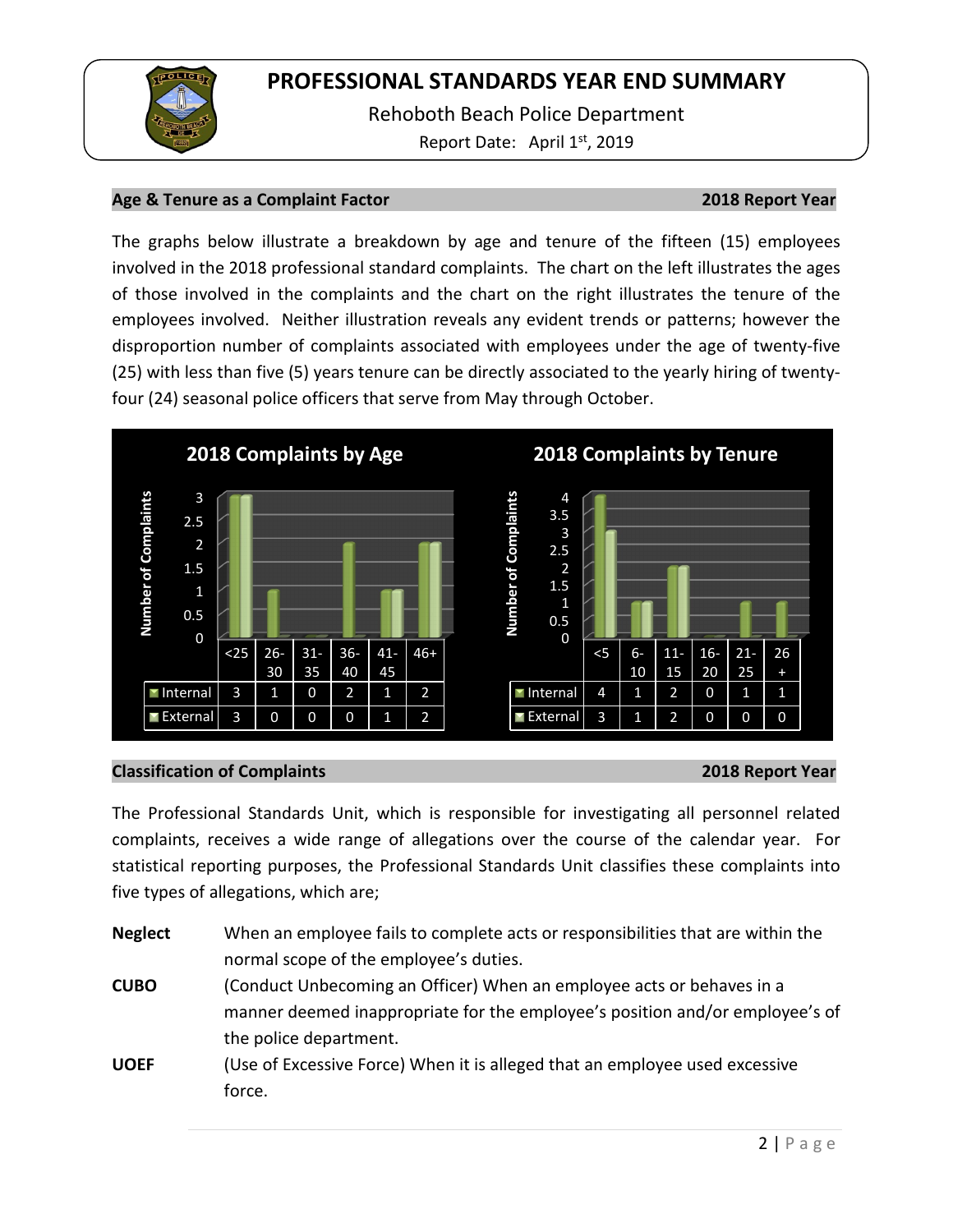

Rehoboth Beach Police Department

Report Date: April  $1<sup>st</sup>$ , 2019

**TA** (Traffic Accident) When an employee was involved in and believed to be responsible for causing a preventable traffic accident. **Policy** When an employee has committed a policy violation that does not meet the above categories.

It is important to note that one (1) complaint can be classified as multiple allegations. For instance, if an allegation was made that an officer was rude and used excessive force, that one (1) complaint would be filed as two (2) allegations; however, this situation did not occur in 2018.

|             |                |         |       |    | Allegation # of Internal % of Internal % of Total # of External % of External % of Total |         |
|-------------|----------------|---------|-------|----|------------------------------------------------------------------------------------------|---------|
| Neglect     | <sup>61</sup>  | 66.7%   | 40.0% | Ο  | $0.0\%$                                                                                  | $0.0\%$ |
| <b>CUBO</b> |                | 11.1%   | 6.7%  | 6  | 100%                                                                                     | 40.0%   |
| UOEF        | 0              | 0.0%    | 0.0%  | N  | 0.0%                                                                                     | 0.0%    |
| ∣ TA        | $\overline{2}$ | 22.2%   | 13.3% |    | $0.0\%$                                                                                  | $0.0\%$ |
| Policy      | 0              | $0.0\%$ | 0.0%  | N  | 0.0%                                                                                     | 0.0%    |
|             | q              |         | 60.0% | 67 |                                                                                          | 40.0%   |

### **Classification of Investigative Findings 2018 Report Year**

Rehoboth Beach Police Department General Order 262A, Section 6 requires that upon completion of a professional standard investigation, it must be classified with one (1) of the following dispositions:

**Exonerated** (Proper Conduct) Proof positive that no violation occurred.

**Sustained** (Improper Conduct) Proof positive that a violation occurred.

- **Not Sustained** (Insufficient Evidence) A lack of evidence to prove a violation occurred or did not occur.
- **Policy Failure** Recognition that departmental policies or procedures failed to anticipate the specific violation resulting in an immediate review/revision of the policy in question.

**Unfounded** The violation did not occur or failed to involve departmental personnel.

In 2018, fifteen (15) total employees were subjects of Professional Standards investigations resulting from fifteen (15) total complaints. The below chart illustrates the dispositions of the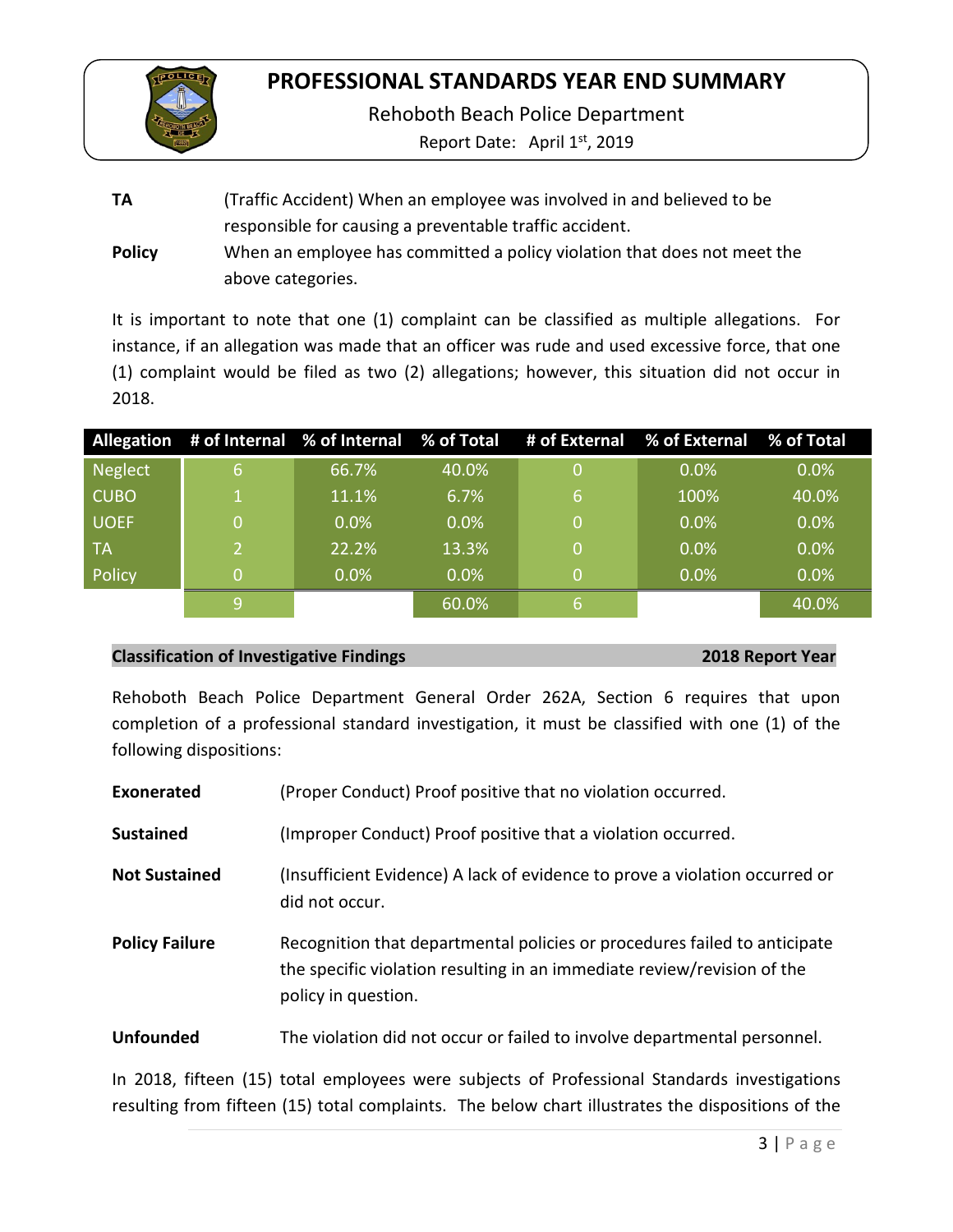

Rehoboth Beach Police Department

Report Date: April 1<sup>st</sup>, 2019

investigations of the fifteen (15) employees. One internal allegation was not investigated due the seasonal employee resigning prior to the beginning of the investigation.



## **Corrective Action 2018 Report Year**

Of the five (5) disposition classifications listed above, only sustained outcomes result in some form of corrective action being taken against the employee. The chart below illustrates a breakdown of the types of corrective actions imposed upon the eight (8) employees who were subjects of professional standards investigations that were sustained.

It is important to note that corrective actions taken against employees are a result of sustained investigations and are determined by a disciplinary matrix associated with the departmental rules of conduct. Therefore, less serious violations of the rules of conduct will result in less punitive corrective actions, such as a notice of counseling or an official reprimand.